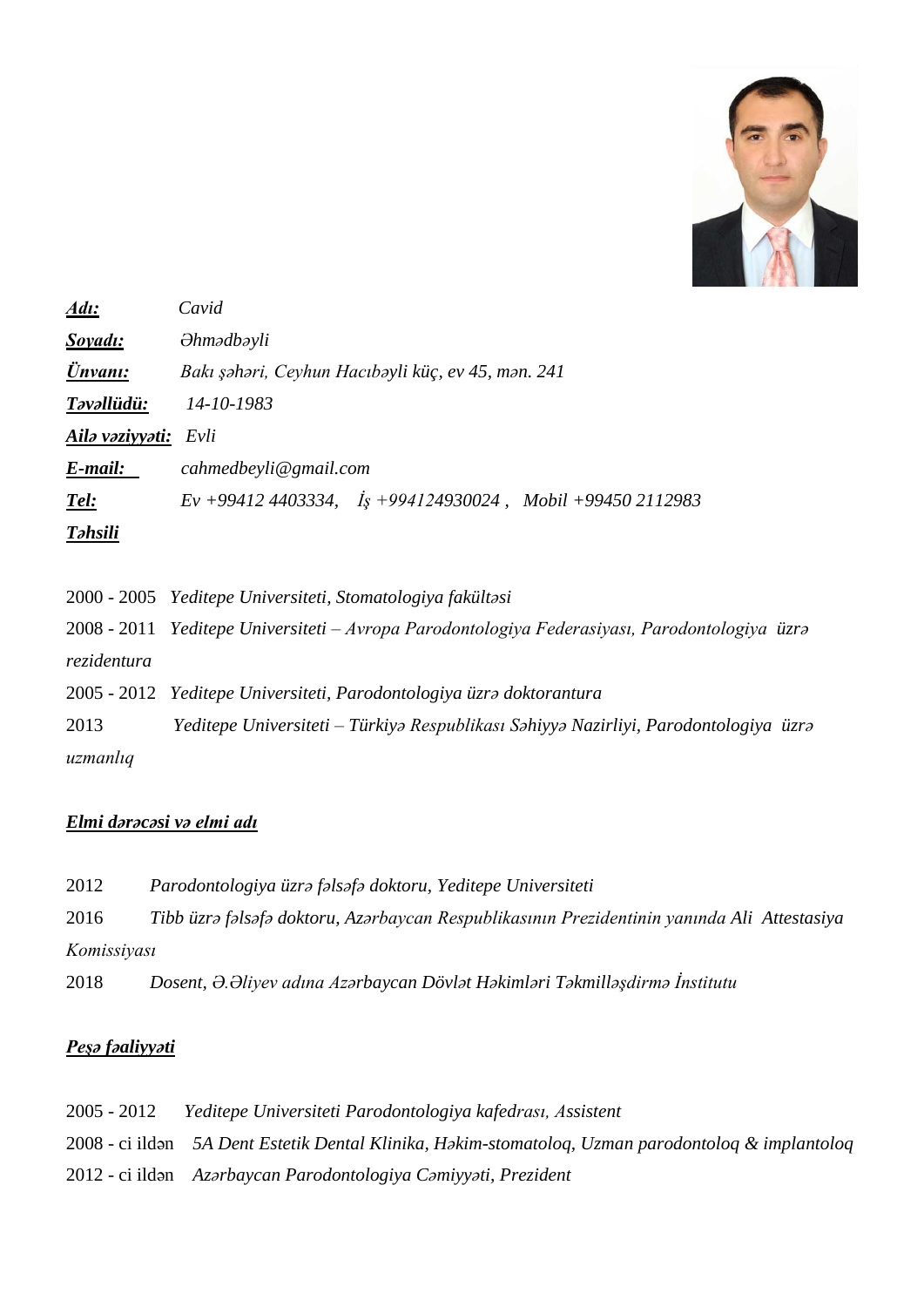2013 - *EstePerio2013 1-ci Beynəlxalq Parodontologiya və Estetik Stomatologiya Konqresinin Təşkilat Komitəsinin Sədri*

2015-ci ildən *Azərbaycan Estetik Stomatologiya Assosiasiyası, Vitse-prezident*

2015 - 2018 *Ə.Əliyev adına Azərbaycan Dövlət Həkimləri Təkmilləşdirmə İnstitutu, Stomatologiya və üzçənə cərrahiyyəsi kafedrası, Assistent*

2016 - *EstePerio2016 2-ci Beynəlxalq Parodontologiya və Estetik Stomatologiya Konqresinin Təşkilat Komitəsinin Sədri*

2017 - *Avropa Parodontologiya Federasiyasının Avropa Dişəti Sağlamlığı Günü üzrə [Azərbaycan](https://www.perio.az/efp-foto-musabigesi)  [Koordinatoru](https://www.perio.az/efp-foto-musabigesi)*

2018-ci ildən *Ə.Əliyev adına Azərbaycan Dövlət Həkimləri Təkmilləşdirmə İnstitutu, Stomatologiya və üz-çənə cərrahiyyəsi kafedrası, Dosent*

2018 - *EstePerio2018 3-cü Beynəlxalq Parodontologiya və Estetik Stomatologiya Konqresinin Təşkilat Komitəsinin Sədri*

*Stomatologiya və üz-çənə cərrahiyyəsi kafedrasında diplomdan sonrakı tibbi təhsil sistemində dişlər və implantlar ətrafında parodont xəstəliklərin profilaktikası, müalicəsi və cərrahiyyəsi üzrə mühazirələr, seminarlar, praktiki məşğələlər və elmi məqalələr. Kafedranın elmi tədqiqat işinin icraçısı.*

### *Elmi konfranslarda iştirakı*

*1. Turkish Academy of Esthetic Dentistry (EDAD) 8th International Congress. 24-26 September 2004, Istanbul, TURKEY*

*2. Turkish Academy of Esthetic Dentistry (EDAD) Implantology Team 4th Scientific Congress. 25-26 March 2005, Istanbul, TURKEY*

*3. Mini Dental Implant 1st Symposium & Course. 16 April 2005, Istanbul, TURKEY*

*4. Quintessence 3rd International Symposium. 29-30 April 2005, Istanbul, TURKEY*

*5. Europerio 5 International Conference. 29 June - 1 July 2006, Madrid, SPAIN*

*6. Pan European Federation of the International Association for Dental Research Congress (IADR). 13-16 September 2006, Dublin, IRELAND*

- *7. Turkish Society of Periodontology 36th Scientific Congress. 21-23 September 2006, Izmir, TURKEY*
- *8. DILAD Turkish Academy of Dental Laser Congress. 9-11 November 2006, Istanbul, TURKEY*
- *9. Quintessence Dental and CDT 5th International Symposium. 27-28 April 2007, Istanbul, TURKEY*

*10. International Association for Dental Research (IADR)–Continental European & Israel Divisions 42nd Annual Congress. 26-29 September 2007, Thessaloniki, GREECE*

*11. Turkish Academy of Esthetic Dentistry (EDAD) 11th International Congress. 19-21 October 2007, Istanbul, TURKEY*

*12. Quintessence 6rd International Symposium. 25-26 April 2008, Istanbul, TURKEY*

*13. Turkish Society of Periodontology 38th Scientific Congress. 22-24 May 2008, Istanbul, TURKEY*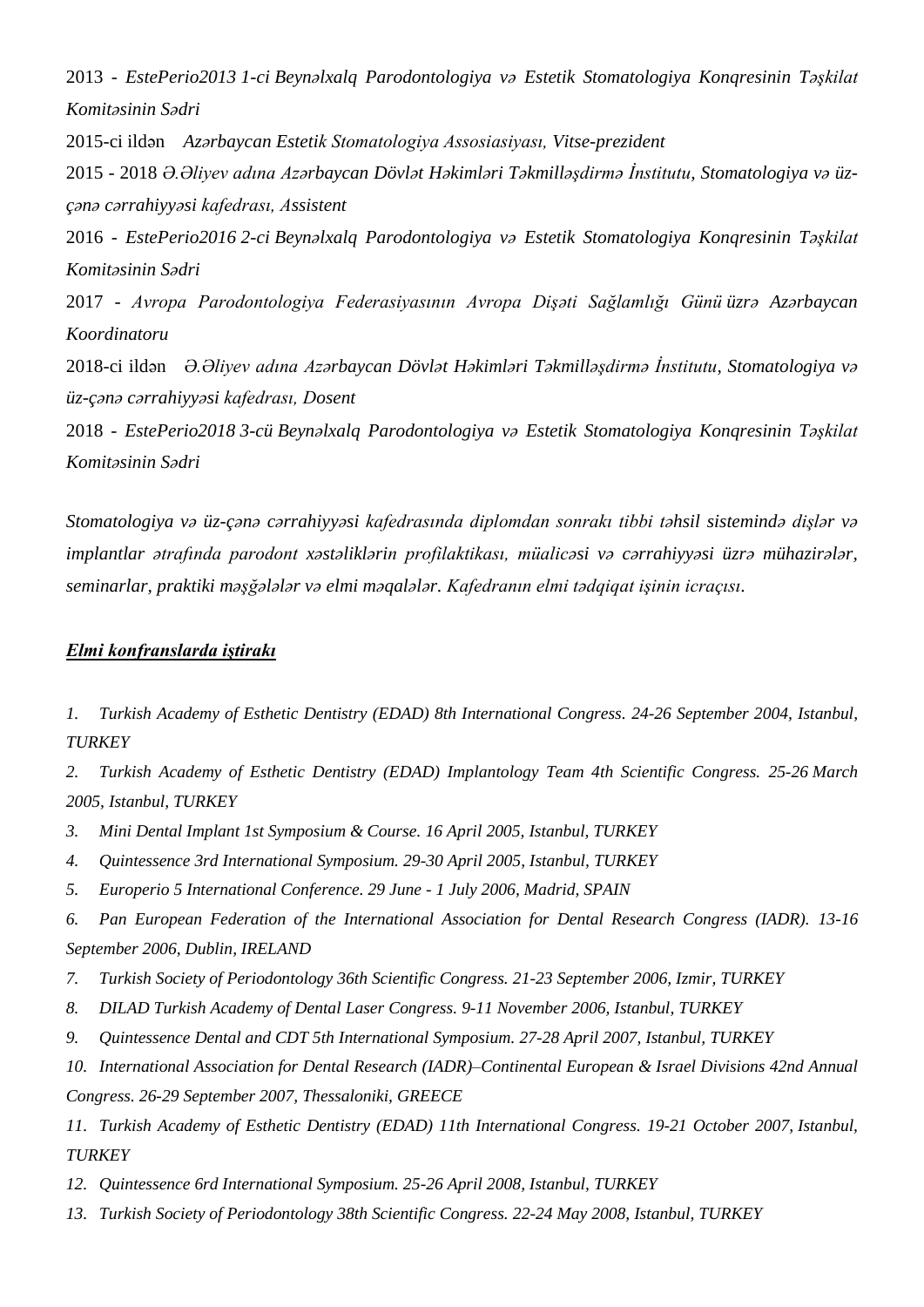- *14. Pan European Federation of International Association for Dental Research (IADR) 4th Annual Congress. 10- 12 September 2008, London, UNITED KINGDOM*
- *15. Quintessence 60 years International Congress. 22-24 January 2009, Berlin, GERMANY*
- *16. Quintessence 7th & DILAD Turkish Academy of Dental Laser 3rd International Congress. 27-28 April 2009, Istanbul, TURKEY*
- *17. Europerio 6 International Confrence. 4-6 June, 2009, Stockholm, SWEDEN*
- *18. Turkish Academy of Esthetic Dentistry (EDAD) 8th International Congress. 2-4 October 2009, Istanbul, TURKEY*
- *19. Advanced Dentistry 2nd Symposium.18 November 2009, Istanbul, TURKEY*
- *20. Turkish Society of Oral Implantology XXI International Scientific Congress. 15-16 January 2010, Istanbul, TURKEY*
- *21. Georgian Stomatological Association 6th International Congress. 9-10 July 2010, Batumi, GEORGIA*
- *22. International Association for Dental Research (IADR) 88th Congress. 14-17 July 2010, Barcelona, SPAIN*
- *23. ICOI XXVII World Congress & DGOI VII International Congress. 26-28 August 2010, Hamburg, GERMANY*
- *24. Turkish Academy of Esthetic Dentistry (EDAD BAKU) Periodontology Seminar. 09.04.2011, Baku, AZERBAIJAN*
- *25. Osteology Symposium. 15-16 May 2011, Cannes, FRANCE*
- *26. Turkish Society of Periodontology 40th Scientific Congress. 20-22 May 2011,*
- *Istanbul, TURKEY*
- *27. RADIX 1st International Dental Congress. 29-30 June 2011, Tbilisi, GEORGIA*
- *28. European Federation of Periodontology 4th Postgraduate Symposium. 1-4 September 2011, London, UNITED KINGDOM*
- *29. Astra Tech 3rd Scientific Symposium. 25-26 November 2011, Antalya, TURKEY*
- *30. Turkish Academy of Esthetic Dentistry (EDAD) Implantology Seminar. 2 March 2012, Istanbul, TURKEY*
- *31. Dentsply Friadent 15th World Symposium. 15-17 March 2012, Hamburg, GERMANY*
- *32. Turkish Academy of Esthetic Dentistry (EDAD) Mock-Up, Digital Smile Design and Treatmant Planing Course. 21 April 2012, Istanbul, TURKEY*
- *33. Turkish Society of Periodontology 42th Scientific Congress. 08-10 May 2012, Ankara, TURKEY*
- *34. Turkish Academy of Esthetic Dentistry (EDAD) Porcelain Laminates Seminar. 29 May 2012, Istanbul, TURKEY*
- *35. Europerio 7 International Confrence. 6-8 June 2012, Vienna, AUSTRIA*
- *36. Turkish Academy of Esthetic Dentistry (EDAD) 16th International Congress. 16-18 November 2012, Istanbul, TURKEY*
- *37. Hellenic Society of Periodontology Gingival Recession and Non-Carious Cervical Lesions: Management Confrence. 7-8 December 2012, Athens, GREECE*
- *38. EstePerio2013 International Congress of Periodontology and Esthetic Dentistry. 26-27 April 2013, Baku, AZERBAIJAN*
- *39. Osteology International Symposium. 2-4 May 2013, Monte-Carlo, MONACO*
- *40. Prof. Gelrich – Advanced Bone Reconstruction Course in Oral Surgery, Hannover Medical University. 15-17 June 2013, Hannover, GERMANY*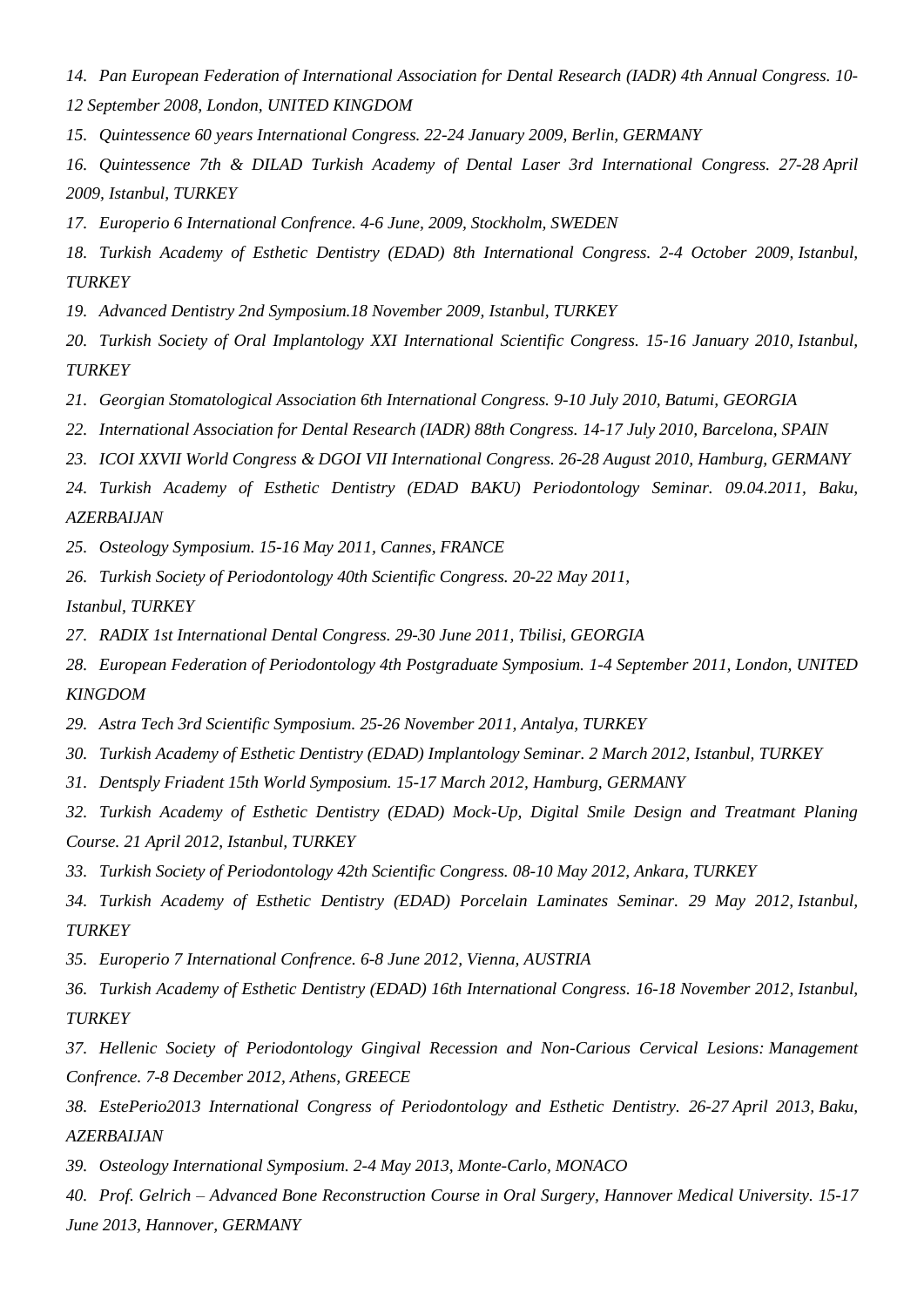*41. Plastic and reconstructive surgery around implants, European Federation of Periodontology (EFP) 1st Master Clinic Symposium. 7-8 February 2014, Paris, FRANCE*

*42. Dr. Orcan Yüksel, Oral soft/hard tissue regeneration and surgery Seminar. 11 Mart 2014, Baku, AZERBAIJAN*

*43. 12th ITI International Team of Implantology World Symposium. 25-27 April 2014, Geneva, SWITZERLAND*

*44. International Laser Congress. 6-7 November 2014, Istanbul, TURKEY*

*45. Prof. Eli Machtei - Advanced Course in Implant Dentistry, Rambam Health Care Campus School of Graduate Dentistry. 23 November 2014, Haifa, ISRAEL*

*46. Prof. Marcus Hürzeler/Dr. Otto Zuhr - The Microsurgical Concept in Periodontology and Oral Implantology Course. 5-6 March 2015, Munich, GERMANY*

*47. Clinical Anatomy and Advanced Implant Surgery Human Cadaver Course, University Vienna Institute of Anatomy. 13-15 March 2015, Vienna, AUSTRIA*

*48. ''Challenges in Managing Geriatric Patient'', International Team for Implantology (ITI) Annual Confrence. 25 April 2015, Istanbul, TURKEY*

*49. Prof. Luca Cordaro - Narrow diameter implants, Bone augmentation techniques, Treatment of edentulous jaws seminar. 02 May 2015, Baku, AZERBAIJAN*

*50. Prof. Leonardo Trombelli - Periodontal regeneration with the single flap approach. Europerio 8 Pre-congress Course. 3 June 2015, London, UNITED KINGDOM*

- *51. Europerio 8 International Confrence. 3-6 June 2015, London, UNITED KINGDOM*
- *52. ''Sinus-lifting Procedures in Oral Implantology'', International Team for Implantology (ITI) Study Club. 05 July 2015, Baku, AZERBAIJAN*
- *53. PerioBaku2015 International Periodontology Congress. 25-26 July 2015, Baku, AZERBAIJAN*
- *54. International Team for Implantology (ITI) Academic Study Club. 08 October 2015, Istanbul, TURKEY*
- *55. International Team for Implantology (ITI) Study Club. 16 October 2015, Baku, AZERBAIJAN*
- *56. 6th International Caspian Conference of Oral Implantologists. 7-8 November 2015, Baku, AZERBAIJAN*

*57. Prof. B.E Pjeturson. Advanced Periodontology and Implantology Course, Straumann AG Institute,12-13 November 2015, Basel-Villeret, SWITZERLAND*

*58. International Team for Implantology (ITI) Turkey & Azerbaijan Section Conference. 4-6 December 2015, Antalya, TURKEY*

- *59. iTOP Teacher Level Course. 7-10 April 2016, Prague, CZECH*
- *60. Biohorizons Perio-Plastic Surgery Meeting. 4 May 2016, Ankara, TURKEY*
- *61. EDAD Baku 2nd International Congress of Esthetic Dentistry. 20-21 May 2016, Baku, AZERBAIJAN*
- *62. International Team for Implantology (ITI) Study Club. 08 June 2016, Baku, AZERBAIJAN*
- *63. Geistlich Baku Conference. 7-8 October 2016, Baku, AZERBAIJAN*

*64. EstePerio2016 2nd International Congress of Periodontology and Esthetic Dentistry. 28-29 October 2016, Baku, AZERBAIJAN*

*65. 2nd International Symposium: Regeneration & Esthetics in Periodontology and Implant Dentistry. 18- 19 November 2016, Bern, SWITZERLAND*

*66. IFZI: Augmentation Procedures for Advanced Implantologists Course. 26 November 2016, Nürnberg, GERMANY*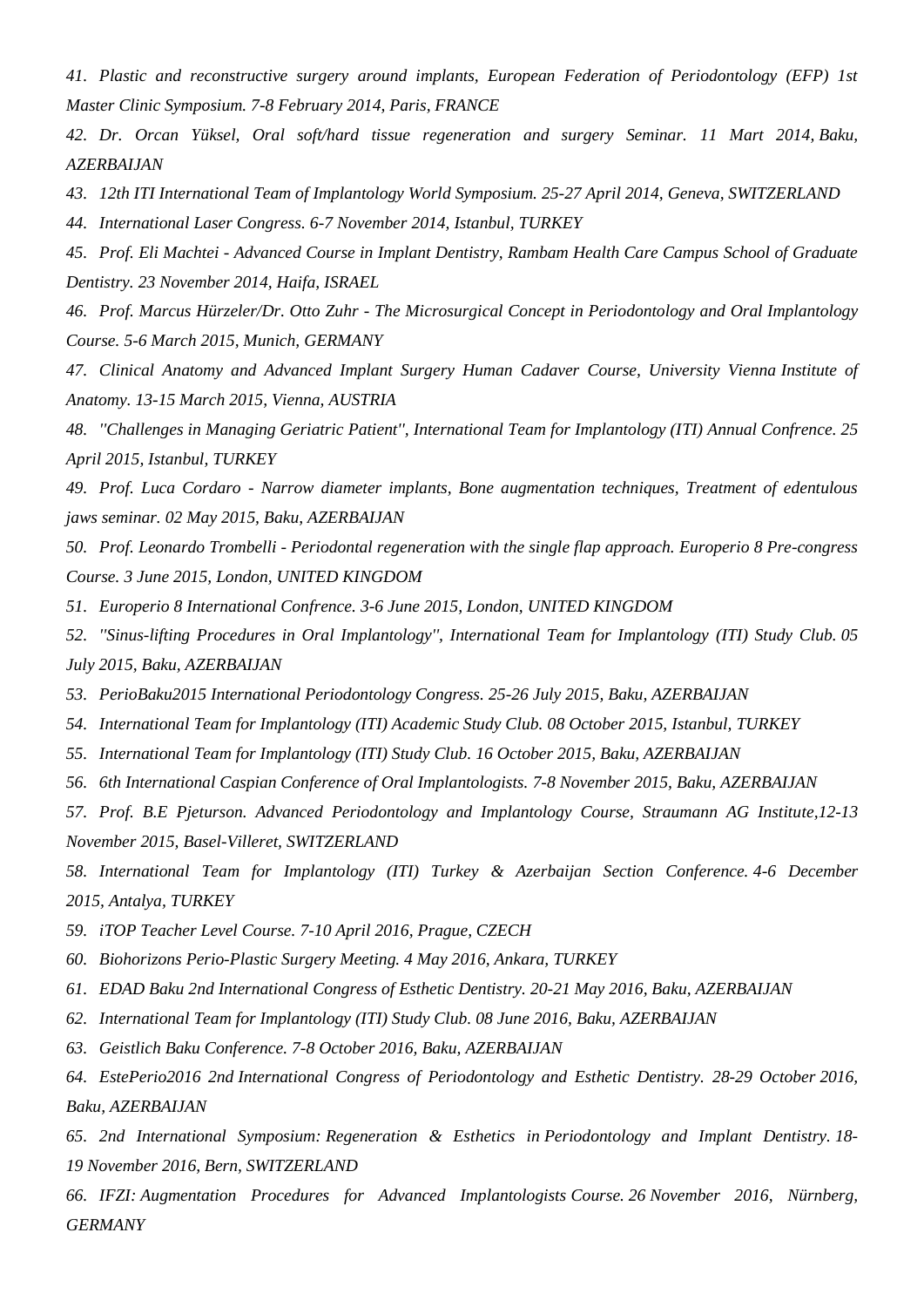*67. Bredent Medical Dental Implants SKY Fast & Fixed VIP Course. 24-27 November 2016, Senden/Nürnberg, GERMANY*

*68. International Team for Implantology (ITI) Turkey & Azerbaijan Congress. 2-4 December 2016, Antalya, TURKEY*

- *69. Teamplantoloji2 International Implantology Congress. 10-11 December 2016, Istanbul, TURKEY*
- *70. International Team for Implantology (ITI) Study Club. 23 December 2016, Baku, AZERBAIJAN*

*71. Prof. Joseph Choukroun A-PRF & I-PRF Course, International Symposium on Growth Factors. 11 January 2017, Baku, AZERBAIJAN*

*72. Peri-implantitis: From aetiology to treatment, European Federation of Periodontology (EFP) 2nd Perio Master Clinic. 3-4 March 2017, Valetta, MALTA*

- *73. International Team for Implantology (ITI) World Symposium. 4-6 May 2017, Basel, SWITZERLAND*
- *74. Azerbaijani Society of Oral Implantology Regional Confrence. 12-13 August 2017, Masalli, AZERBAIJAN*
- *75. Azerbaijani Society of Esthetic Dentistry (AZEDAD) Seminar. 25.09.2017, Baku, AZERBAIJAN*
- *76. Azerbaijani Society of Oral Implantology National Confrence. 07 October 2017, Nakhchivan, AZERBAIJAN*
- *77. International Team for Implantology (ITI) Study Club. 20 October 2016, Baku, AZERBAIJAN*
- *78. 7th International Caspian Conference of Oral Implantologists. 28-29 October 2017, Baku, AZERBAIJAN*
- *79. International Team for Implantology (ITI) Academic Study Club. 11 November 2017, Samsun, TURKEY*
- *80. Soft Tissue Management around Teeth & Implants: 2nd International Symposium, San-Raffaele University. 9- 10 February 2018, Milano, ITALY*

*81. Nobel Biocare All-on-4 Concept Advanced Cadaver Treatment Course, Bahcesehir University. 24 February 2018, Istanbul, TURKEY*

*82. ''Innovation World'' Dentsply Sirona Baku Conference. 9-10 Mart 2018, Baku, AZERBAIJAN*

*83. ''Selected Issues of Periodontology'' Russian Society of Periodontology International Scientific Conference. 16 May 2018, St. Petersburg, RUSSIA*

*84. Europerio 9 International Confrence. 20-24 June 2018, Amsterdam, NETHERLANDS*

*85. Azerbaijani Society of Oral & Maxillofacial Surgeons (AzSOMS) 1st International Congress. 29-30 June 2018, Baku, AZERBAIJAN*

*86. PerioTbilisi2018 Georgian Society of Periodontology International Conference & Exhibition. 26 October 2018, Tbilisi, GEORGIA*

*87. EstePerio2018 3rd International Congress of Periodontology and Esthetic Dentistry. 9- 10 November 2018, Baku, AZERBAIJAN*

#### *Dillər*

*Azərbaycan (əla), Rus (əla), İngilis (əla), Türk (əla)*

## *Kompüter bacarıqları*

*Mac OS, Mac Office*